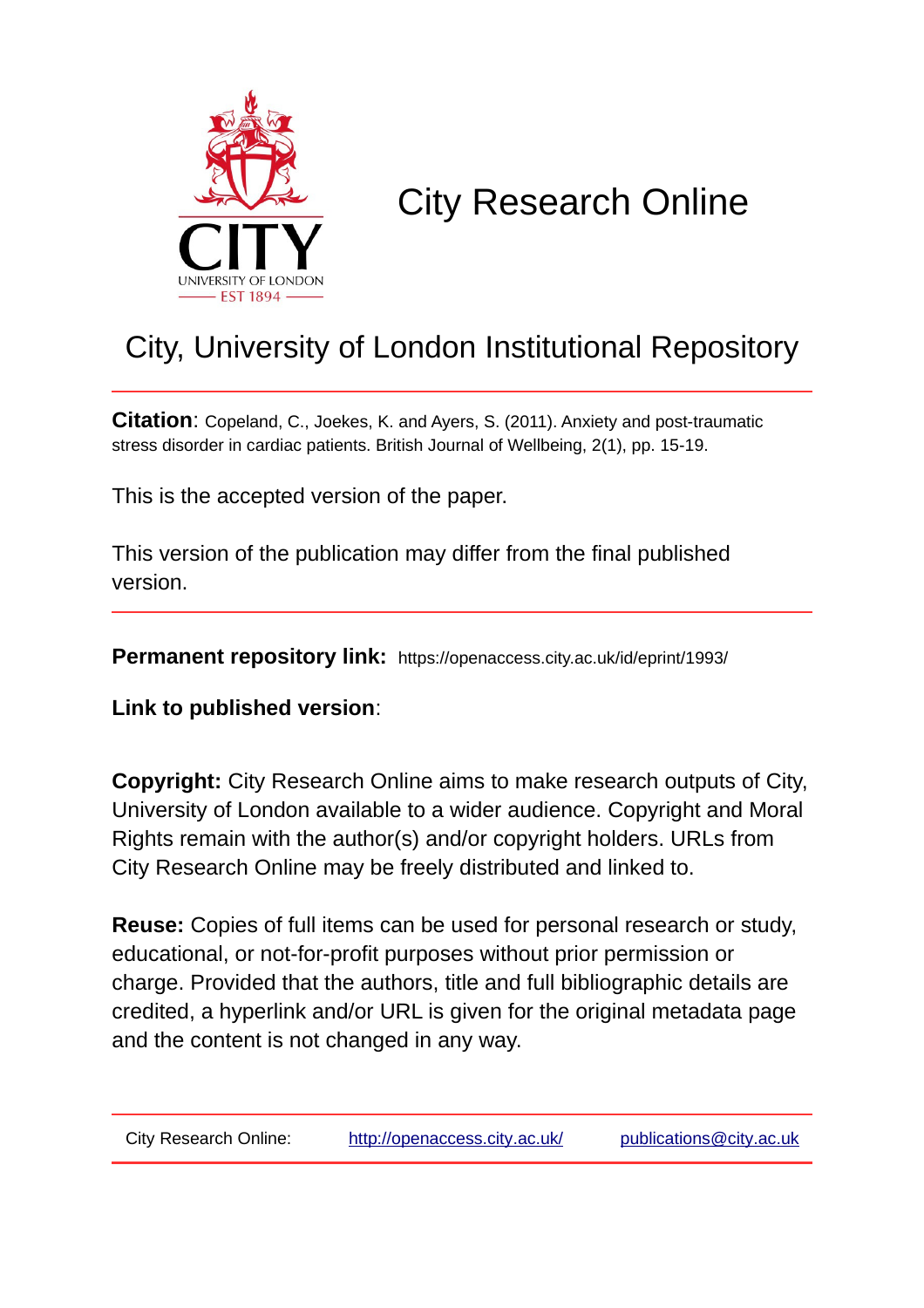### **Anxiety and post-traumatic stress disorder in cardiac patients**

Dr Claire Copland, Consultant Clinical Psychologist, St George's Healthcare Trust, Wolfson Centre, Wimbledon, London.

Dr Katherine Joekes, Lecturer in Clinical Communication, St George's Hospital, University of London.

Dr Susan Ayers, Senior Lecturer in Health Psychology, School of Psychology, University of Sussex

#### **Reference**

Copeland, C., Joekes, K., & Ayers, S. (2011). Anxiety and post-traumatic stress disorder in cardiac patients. *British Journal of Wellbeing*, *2*(1), 15-19.

#### **Key Points**

- Approximately 50% of cardiac patients may have symptoms of anxiety and 25% have anxiety disorders
- Anxiety can affect the development of heart disease, further morbidity, healthcare use and possibly rehabilitation
- Post-traumatic stress disorder (PTSD) is an anxiety disorder and occurs in approximately 15% of people after sudden cardiac events such as myocardial infarction or cardiac arrest. A further 18% may have subclinical symptoms of PTSD
- PTSD symptoms are associated in a dose-response manner to cardiac morbidity and mortality, even after taking into account usual cardiac risk factors
- Cardiac care therefore should include screening and management of anxiety and PTSD.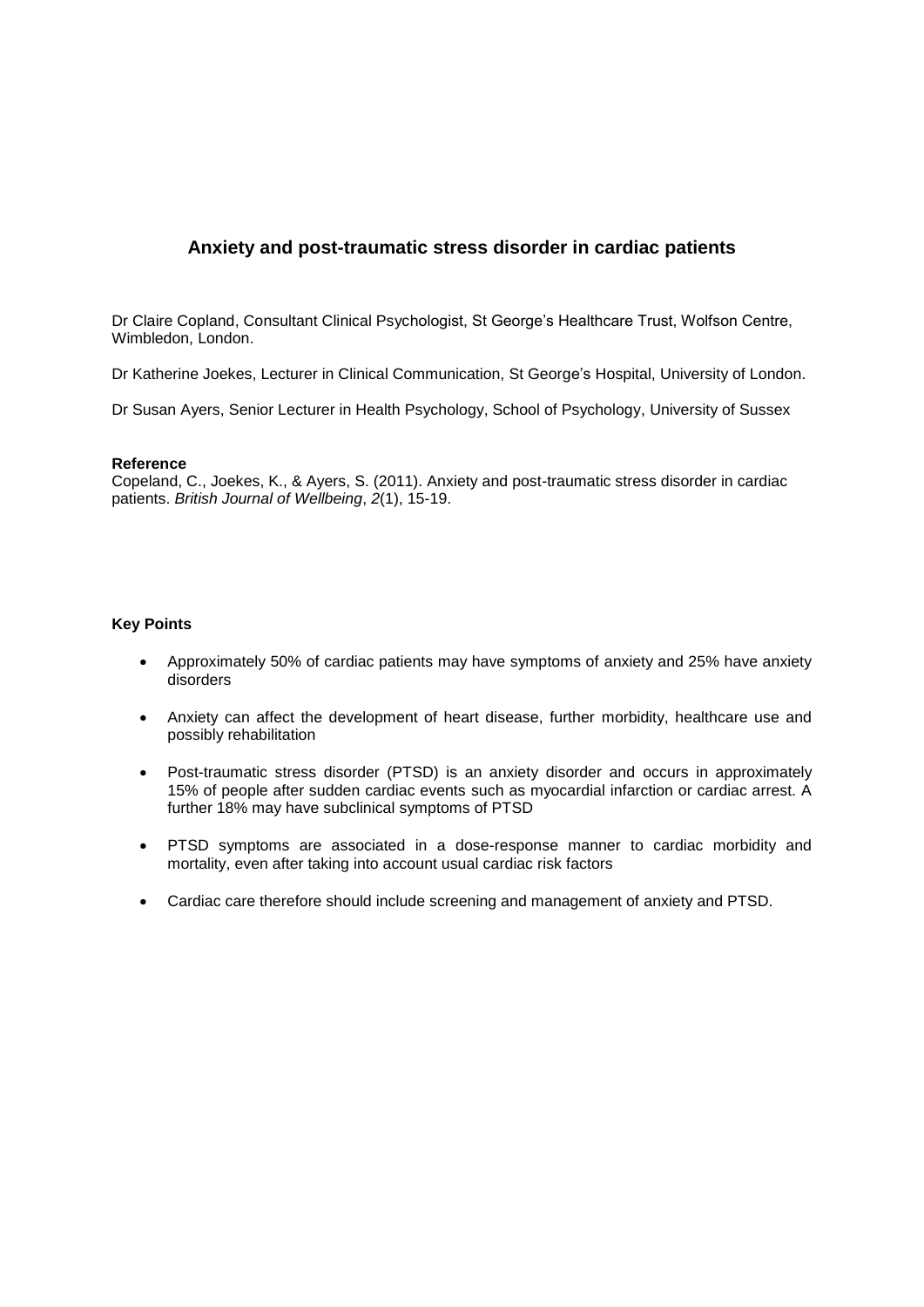#### **Introduction**

Although regarded as a psychological condition, anxiety has a strong physiological component through activation of the sympathetic branch of the autonomic nervous system. Anxiety can be accompanied by symptoms such as a racing heart, palpitations and breathlessness. Due to the similarity between anxiety symptoms and cardiac problems, anxiety is a common concern for cardiac patients. Approximately 50% of cardiac patients report symptoms of anxiety after acute cardiac events and approximately 25% have anxiety disorders (Crowe et al, 1996; Januzzi et al, 2000). These statistics are significant as anxiety is thought to play a role in heart disease in a number of ways, including -

- The development of heart disease
- Further morbidity and prognosis
- Health-care use and attendance
- Ability to modify lifestyle and engage in rehabilitation.

The link between anxiety and the development of heart disease is now well established. A systematic review of prospective studies of healthy samples concluded that anxious people are between 2.4 and 7.8 times more likely to develop heart disease (Suls and Bunde, 2005). Evidence for the effect of anxiety on prognosis in patients with existing heart disease is less consistent; the same review concluded that the majority of research finds no relationship between anxiety and mortality in cardiac patients (Suls and Bunde, 2005). However, anxiety might affect further morbidity. Research suggests anxious patients are one to five times more likely to experience nonfatal myocardial infarction (MI), new onset or recurrent ischaemia, ventricular tachycardia, congestive heart failure and unstable angina (Frasure-Smith et al, 1995; Moser and Dracup, 1996; Denollet and Brutsaert, 2000). The effect of anxiety on cardiac morbidity appears to be independent of depression (Huffman et al, 2008).

Anxiety is associated with a focus on threat-related stimuli. In people with heart disease, anxiety may lead to an increased focus on cardiac and other physical symptoms, prompting increased healthcare use. For example, Karsdorp et al (2009) found that when people were given false information about irregular heart beat, anxious patients were more likely to interpret this as a symptom of cardiac problems than non-anxious patients or healthy controls. Anxious patients are also more likely to experience non-cardiac chest pain (White et al, 2010). Other evidence supports the influence of anxiety and depression on health service use, but the direction of this effect is not clear or necessarily consistent. For example, some studies have shown that anxiety and depression in cardiac patients predict poor attendance at rehabilitation and increased hospital readmissions (Tully et al, 2008; Deskur-Śmielecka et al, 2009). However, this latter finding may be partly due to increased morbidity, rather than psychological distress per se. Similarly, anxiety and depression may have different effects on service use. For example, one study found that length of stay in hospital after coronary artery bypass graft surgery was longer in patients with depression but shorter in those with PTSD symptoms (Oxlad et al, 2006).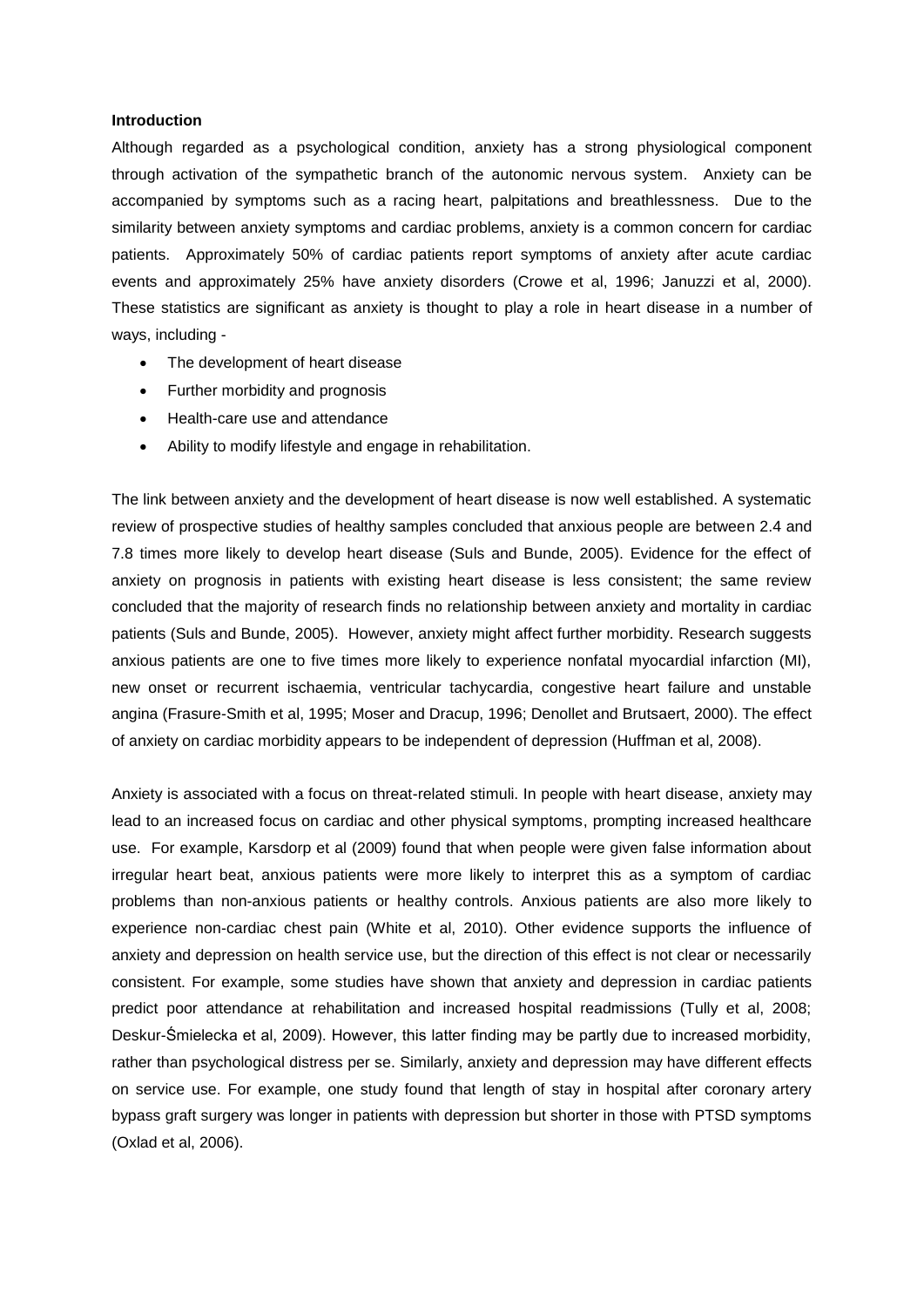In terms of the impact on rehabilitation and ability to make appropriate lifestyle changes, there is some evidence that anxiety is associated with poor adherence to dietary advice and other aspects of rehabilitation (Kuhl et al, 2009; Luyster et al, 2009). A study of anxiety in 278 MI patients found that anxiety was associated with less change in socializing, smoking cessation or stress management four months after MI, even after controlling for demographic, cardiovascular and other psychological variables (Kuhl et al, 2009). However further research in this area is required as the evidence is inconsistent and most research in this area has looked more generally at anxiety and depression combined.

#### **Post-traumatic stress disorder and heart disease**

The majority of research into anxiety and heart disease has focused on symptoms of anxiety, as measured by self report questionnaires, rather than classifying the presence of anxiety disorders. While this approach has merit, consideration of the full range of anxiety disorders may bring to light presentations and clusters of symptoms that otherwise go undetected in heart disease. Anxiety disorders include generalized anxiety disorder, panic, phobias, obsessive-compulsive disorder and posttraumatic stress disorder (PTSD). Of these, there has been increasing interest in the occurrence of PTSD following cardiac events (Owen et al, 2001; Spindler and Pedersen, 2005; Ginzberg, 2006). PTSD is an anxiety disorder that occurs when people experience a life-threatening event during which they feel intense fear or helplessness. Diagnostic criteria for PTSD are shown in Table 1.

Like other anxiety disorders, PTSD is a risk factor for the development of heart disease and other illnesses. Epidemiological studies of war veterans show those with PTSD report more circulatory, digestive, nervous, respiratory and musculoskeletal diseases (Boscarino, 1997), and are at greater risk of cardiovascular disease, cancer and all-cause mortality (Boscarino, 2006). PTSD symptoms appear to have a dose-response effect on cardiovascular disease. In other words, it is not necessary for a person to reach diagnostic criteria for PTSD - even low and moderate symptoms increase risk of heart disease (see Kubzansky and Koenen (2009) for an overview). For example, a prospective study found that women with five or more symptoms of PTSD were three times more likely to develop heart disease, even after controlling for risk factors such as diabetes, smoking, hypertension, anxiety and depression (Kubzansky et al, 2009).

In cardiac patients, PTSD is most likely to occur after severe events with sudden onset, such as MI or cardiac arrest. PTSD may also be related to the traumatizing nature of some medical treatments, such as resuscitation. For example, patients in intensive care units report a variety of psychological consequences such as confusion, fragmented recall of events, nightmares and hallucinations, which can increase vulnerability to PTSD (Jones et al, 2001). Reviews of PTSD following MI report prevalence rates of up to 22%, with an average prevalence of around 15% (Spindler and Pedersen, 2005; Gander and von Känel, 2006). Up to another 18% of people may experience subclinical levels of PTSD symptoms (Ayers et al, 2009).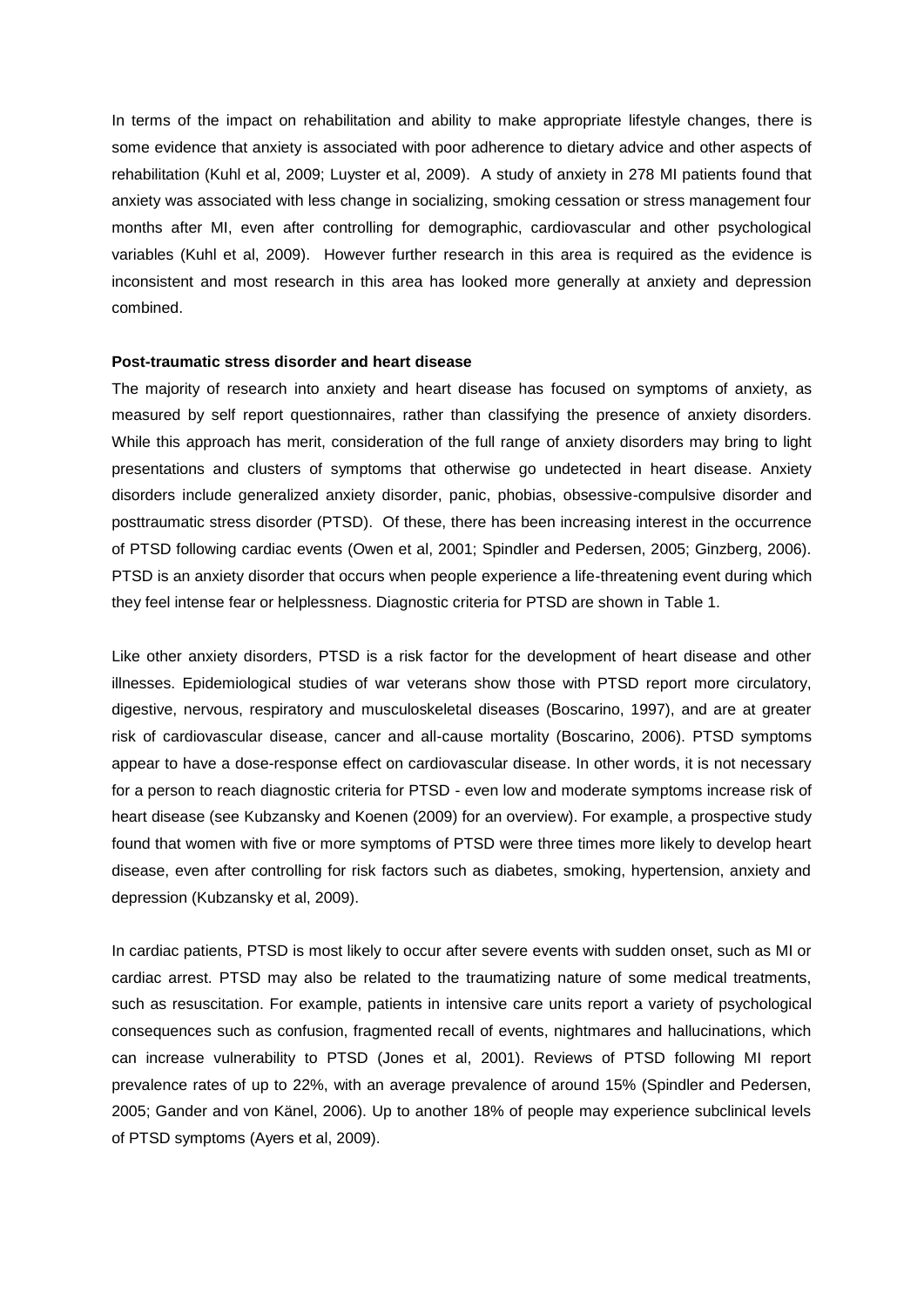Research into PTSD after a range of health events shows there is very little association between severity of injury or disease and PTSD (Tedstone and Tarrier, 2003). This also appears to be the case after MI, where PTSD is best predicted by factors such as perceived severity of MI, feelings of helplessness, fear of dying, and young age (Rocha et al, 2008; Guler et al, 2009; Wiedemar et al, 2009).

Many people who have PTSD symptoms immediately after an MI will recover without treatment. Studies of PTSD in other populations have shown that up to half of people with symptoms immediately after the event recover without intervention in the first three months. A study of rape victims found that although 94% met symptom criteria for PTSD 2 weeks after rape this decreased to 47% 3 months after the assault (Rothbaum and Foa, 1993). The same has been found in longitudinal studies of PTSD in medical populations such as women after pregnancy loss or stillbirth (Englehard et al, 2001; Turton et al, 2001).

The coping strategies used by individuals following trauma is thought to be critical in determining whether PTSD symptoms resolve (Ehlers and Clark, 2000). This is demonstrated in MI patients. Ayers et al (2009) found the strongest predictors of PTSD symptoms after MI were if the patient had a history of psychological problems, believed the MI had negative consequences (e.g. problems in relationships or dealing with medication and self-care) and used dysfunctional coping techniques (e.g. trying to numb emotions, distract themselves from upsetting thoughts). These factors were more strongly associated with PTSD than perceived severity of the MI.

If PTSD does not resolve, symptoms may have a significant impact on the psychological and physical wellbeing of MI patients. PTSD is associated with impaired social functioning, poor physical health (Ginzburg et al, 2003), increased psychological distress, depression, anxiety, somatic complaints (Ginzburg, 2006; Chung et al, 2008), and decreased quality of life (Cohen et al, 2009). Approximately half of people who develop PTSD after MI may also develop depression (Ginzburg, 2006). There is some evidence that the combination of both anxiety and depression leads to an even poorer prognosis for patients with heart disease (Doering et al, 2010).

Less research has looked at the effect of PTSD on prognosis. The few studies that are available suggest PTSD is associated with increased reports of cardiovascular symptoms, physical limitations, readmission and mortality (Shemesh et al, 2004; Ladwig et al, 2008; Cohen et al, 2009) but not necessarily with differences in measurable physiological parameters such as left ventricular ejection fraction (LVEF) (Ladwig et al, 2008). For example, a study of more than 1000 people with heart disease found physical limitations and self-reported cardiovascular health were more strongly predicted by PTSD than by physical measures of cardiovascular health such as LVEF or inducible ischaemia (Cohen et al, 2009). A long-term follow up of patients with implanted cardioverterdefibrillators showed that patients with PTSD were 3.5 times more likely to die over 5 years, even after controlling for age, sex, diabetes, medication, LVEF, depression and anxiety (Ladwig et al, 2008).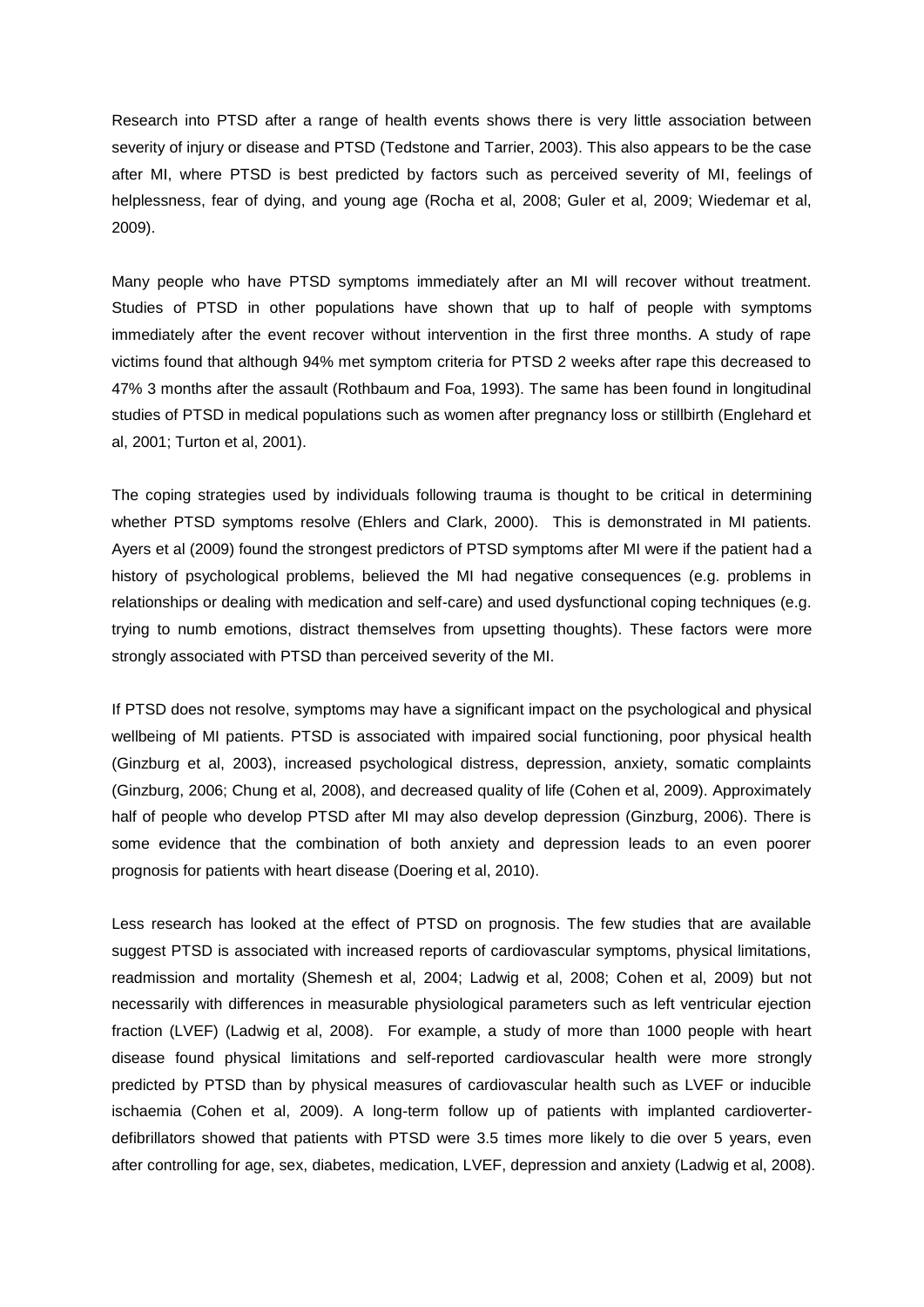#### **Clinical implications**

The potential impact of anxiety and PTSD suggests a number of important implications for the screening and management of cardiac patients, both in cardiac services and primary care.

#### **Screening**

Identifying patients who may benefit from psychological intervention is a key task for healthcare professionals involved in care of cardiac patients (Janeway, 2009). National Institute for Health and Clinical Excellence (NICE) guidelines (Cooper et al, 2007), the British Heart Foundation (National Audit of Cardiac Rehabilitation team, 2009), and the Department of Health's National Service Framework (NSF) (DH, 2000) all emphasize the need to identify potential psychological consequences of heart disease, such as anxiety and depression. Indeed, the NSF outlines that patients should be offered an assessment of their physical, psychological and social needs for cardiac rehabilitation, before discharge from hospital.

Various self-report instruments are available to screen for anxiety (Janeway, 2009) that are a practical and cost effective. For example, a screening tool for psychological distress (STOP-D) has been designed specifically for use in cardiology settings (Young et al, 2007). This is a brief 5-item measure where patients rate their levels of depression, anxiety, stress, anger and support. Healthcare professionals can administer such screening tools and when patients' scores indicate high levels of anxiety or other distress, this can be followed up with a discussion with the patient on the exact nature of his/her symptoms.

It is unlikely to be helpful to screen all patients for PTSD or to use PTSD-specific measures. Notable PTSD symptoms include distressing dreams, intrusive recollections of the cardiac event and/or its treatment, feeling as if the event is reoccurring and distress when reminded of the event. Healthcare professionals may need to ask about the occurrence of such symptoms if patients report high levels of anxiety on self-report questionnaire or in general discussion.

#### **Management**

In mild-to-moderate cases of anxiety, including PTSD, information giving and reassurance about the symptoms experienced can be helpful, especially in the early stages after a cardiac event. If patients are able to understand and normalize their symptoms they are less likely to ruminate about the meaning of their symptoms and use dysfunctional coping strategies, both of which are associated with the development and maintenance of anxiety symptoms.

Cardiac rehabilitation (CR) is recommended for patients following MI and is widely recognized as resulting in decreased morbidity and mortality (Eshah and Bond, 2009). Information about coping with anxiety can be, and often is, incorporated into CR sessions. In addition cardiac rehabilitation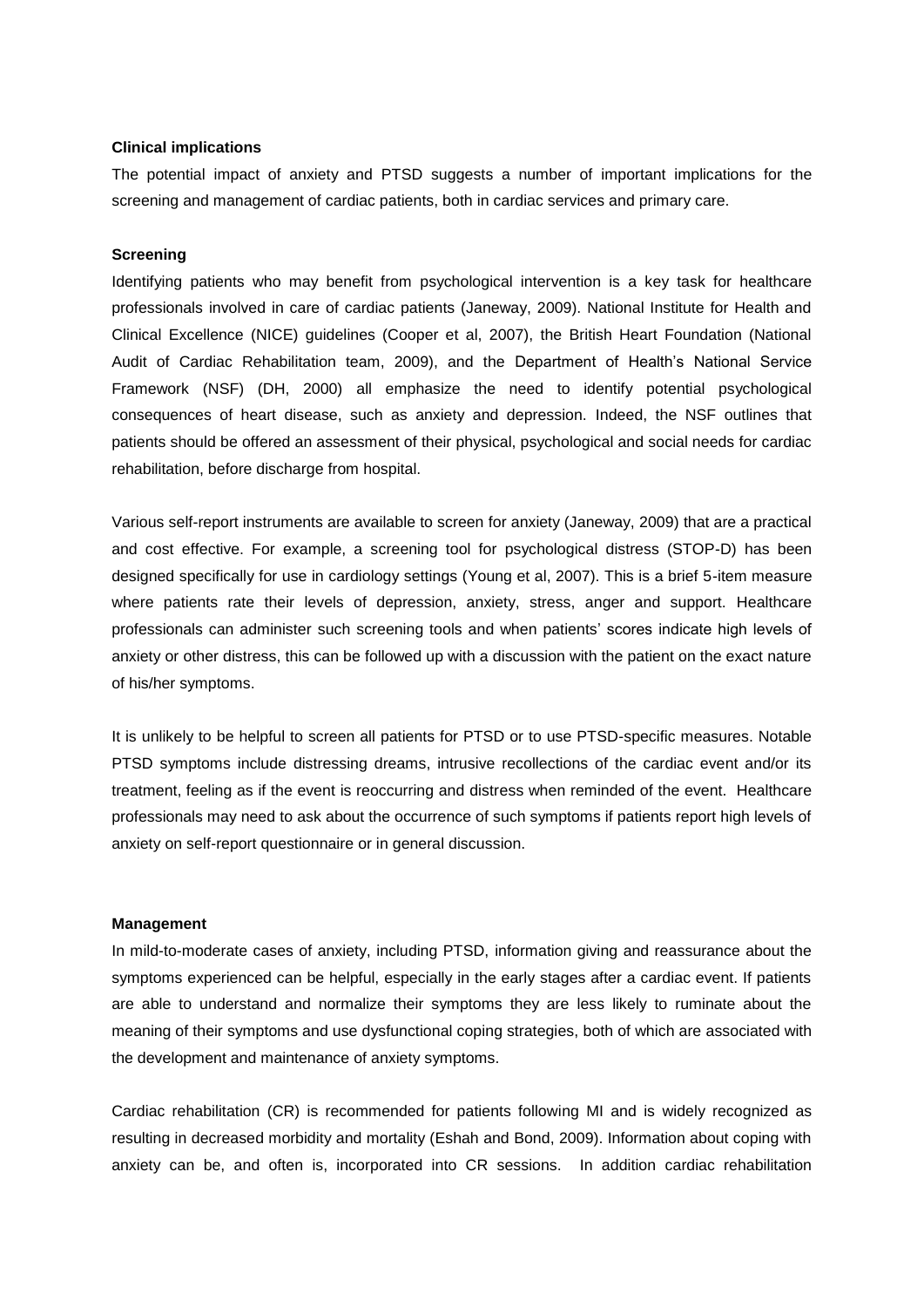sessions can provide advice regarding lifestyle changes and social support. However, uptake of CR is often poor (National Audit of Cardiac Rehabilitation team, 2009). Health professionals are well placed to raise awareness of the benefits of CR and promote attendance.

Partners of patients who have suffered an MI often experience feelings of distress (Joekes et al, 2005). There are no data on how PTSD in cardiac patients affects partners, although it is reasonable to assume this may be an additional source of tension for partners/carers. This may be significant as perceived social support has been shown to be a factor in the development of PTSD symptoms (Bisson, 2007).

#### **Onward referral**

When anxiety symptoms persist and are significantly affecting an individual, further support is required. The recommended treatment for many anxiety disorders —including PTSD—is psychological therapy. Cognitive behaviour therapy (CBT) or eye movement desensitization reprocessing (EMDR) are recommended by the NICE guidelines (National Collaborating Centre for Mental Health, 2005) as effective forms of intervention for PTSD.

For moderate symptoms of anxiety or PTSD it may be feasible to treat people in primary care and GPs can refer to an appropriate local service. Severe symptoms of anxiety or PTSD require referral to adult mental health services or specialist PTSD services. However, it should be emphasized that patients who are distressed by a cardiac event may find it difficult to engage with mental health services due to concerns about stigma. In addition mental health services may not be best placed to support cardiac patients with their concerns. It is often helpful for cardiac services to make links with psychologists and psychiatrists who are experienced with both mental health and physical health difficulties.

#### **Conclusions**

In conclusion, research clearly shows that anxiety symptoms, including PTSD, are a risk factor for the development of heart disease and are associated with further morbidity in cardiac patients. Screening and treatment for anxiety is therefore critical in cardiac settings and primary care. The information available so far, as outlined in this article, suggests that appropriate management of anxiety, including PTSD, should lead to increased quality of life and reduced morbidity or mortality for these patients. However, this has yet to be evaluated or confirmed by research.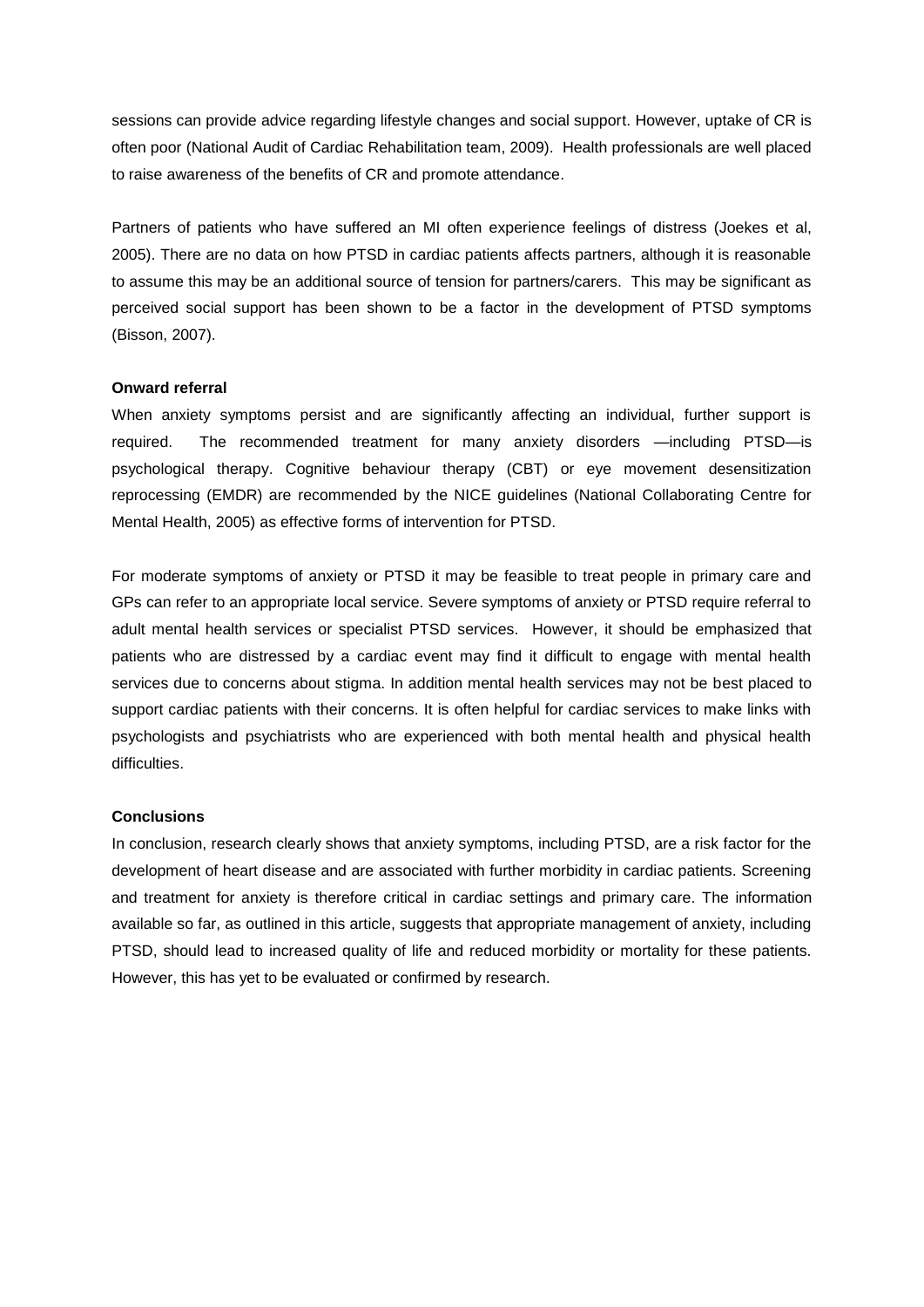#### **References**

- American Psychiatric Association (1994) Diagnostic and Statistical Manual for Mental Disorders. 4th edn. American Psychiatric Press Inc, Washington DC
- Ayers S, Copland C, Dunmore E (2009) A preliminary study of negative appraisals and dysfunctional coping strategies associated with posttraumatic stress disorder symptoms following myocardial infarction. Br J Health Psychol 14(3): 459–71
- Bisson JI (2007) Post-traumatic stress Disorder. Br Medical Journal 334: 789-793
- Boscarino JA (1997) Diseases among men 20 years after exposure to severe stress: implications for clinical research and medical care. Psychosom Med 59: 605–14
- Boscarino JA (2006) Posttraumatic stress disorder and mortality among US Army veterans 30 years after military service. Ann Epidemiol 16: 248–58
- Chung MC, Berger Z, Rudd H (2008) Coping with posttraumatic stress disorder and comorbidity after myocardial infarction. Compr Psychiatry 49: 55–64
- Cohen BE, Marmar CR, Neylan TC, Schiller NB, Ali S, Whooley MA (2009) Posttraumatic stress disorder and health-related quality of life in patients with coronary heart disease: Findings from the heart and soul study. Arch Gen Psychiatry 66: 1214–20
- Cooper A, Skinner J, Nherera L et al for National Collaborating Centre for Primary Care (2007) Post Myocardial Infarction. Secondary prevention in primary and secondary care for patients following a myocardial infarction [Full version of NICE clinical guideline 48]. http://guidance.nice.org.uk/CG48 (accessed 23 February 2010)
- Crowe JM, Runions J, Ebbesen LS, Oldridge NB, Streiner DL (1996) Anxiety and depression after myocardial infarction. Heart Lung 25: 98–107
- Denollet J, Vaes J, Brutsaert DL (2000) Inadequate response to treatment in coronary heart disease: Adverse effects of Type D personality and younger age on 5-year prognosis and quality of life. Circulation 102: 630–5
- Department of Health (2000) National Service Framework for CoronaryHeart Disease: Modern Standards and Service Models. March http://tinyurl.com/yuomhl (accessed 23 February 2010)
- Deskur-Śmielecka E, Borowicz-Bieńkowska S, Brychcy A, Wilk M, Przywarska I, Dylewicz P (2009) Why patients after acute coronary syndromes do not participate in an early outpatient rehabilitation programme? Kardiol Pol 67: 632–8
- Doering LV, Moser DK, Riegel B et al (2010) Persistent comorbid symptoms of depression and anxiety predict mortality in heart disease. Int J Cardiol 145 (2): 188-192
- Ehlers A, Clark, D (2000) A cognitive model of posttraumatic stress disorder. Behaviour Research and Therapy, 38: 319-345
- Engelhard IM, van den Hout MA, Arntz A (2001) Posttraumatic stress disorder after pregnancy loss. Gen Hosp Psychiatry 23(2): 62–6
- Eshah NF, Bond AE (2009) Cardiac rehabilitation programme for coronary heart disease patients: An integrative literature review. Int J Nurs Pract 15: 131–9
- Frasure-Smith N, Lespérance F, Talajic M (1995) The impact of negative emotions on prognosis following myocardial infarction: Is it more than just depression? Health Psychol 14: 388–98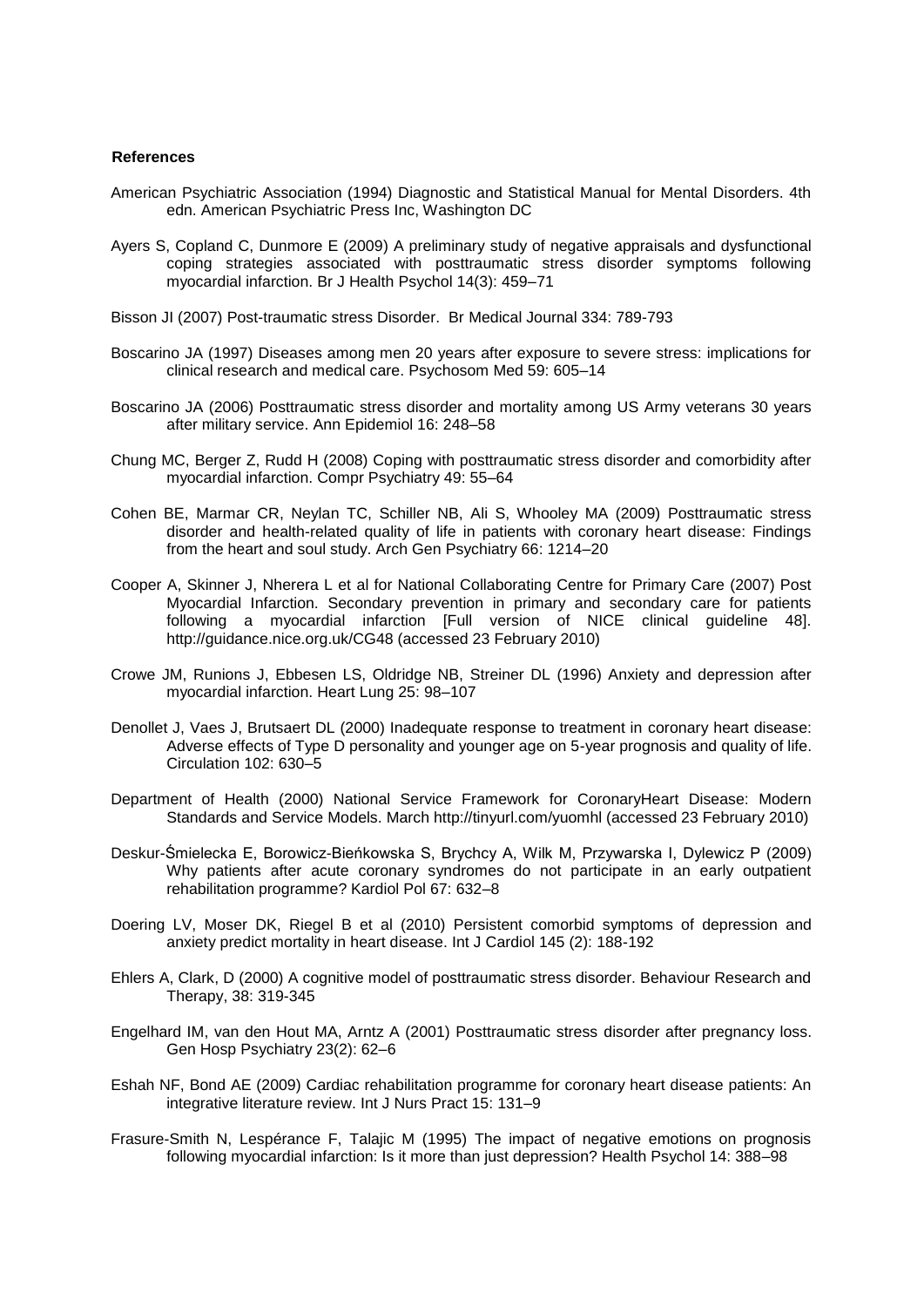- Gander ML, von Känel R (2006) Myocardial infarction and post-traumatic stress disorder: Frequency, outcome, and atherosclerotic mechanisms. Eur J Cardiovasc Prev Rehabil 13: 165–72
- Ginzburg K (2006) Comorbidity of PTSD and depression following myocardial infarction. J Affect Disord 94(1-3): 135–43
- Ginzburg K, Solomon Z, Koirfman B et al (2003) Trajectories of posttraumatic stress disorder following myocardial infarction: a prospective study. J Clin Psychiatry 64: 1217–23
- Guler E, Schmid JP, Wiedemar L, Saner H, Schnyder U, von Känel R (2009) Clinical diagnosis of posttraumatic stress disorder after myocardial infarction. Clin Cardiol 32(3): 125–9
- Huffman JC, Smith FA, Blais MA, Januzzi JL, Fricchione GL (2008) Anxiety, independent of depressive symptoms, is associated with inhospital cardiac complications after acute myocardial infarction. J Psychosom Res 65: 557–63
- Janeway D (2009) An integrated approach to the diagnosis and treatment of anxiety within the practice of cardiology. Cardiol Rev 17: 1–9
- Januzzi JL, Stern TA, Pasternak RC, De Sanctis RW (2000) The influence of anxiety and depression on outcomes of patients with coronary artery disease. Arch Intern Med 160: 1913–21
- Joekes K, Maes S, Boersma SN, van Elderen T (2005) Goal disturbance, coping, and psychological distress in partners of myocardial infarction patients: Taking account of the dyad. Anxiety Stress Coping 18: 255–67
- Jones C, Griffiths RD, Humphris G et al (2001) Memory, delusions, and the development of acute posttraumatic stress disorder-related symptoms after intensive care. Crit Care Med 29: 573– 80
- Karsdorp PA, Kindt M, Rietveld S, Everaerd W, Mulder BJM (2009) False heart rate feedback and the perception of heart symptoms in patients with congenital heart disease and anxiety. Int J Behav Med 16: 81–8
- Kubzansky LD, Koenen KC (2009) Is posttraumatic stress disorder related to development of heart disease? An update. Cleve Clin J Med 76(Suppl 2): S60–S5
- Kubzansky LD, Koenen K, Jones C, Eaton WW (2009) A prospective study of post-traumatic stress disorder symptoms and coronary heart disease in women. Health Psychol 28(1): 125–30
- Kuhl EA, Fauerbach JA, Bush DE, Ziegelstein RC (2009) Relation of anxiety and adherence to riskreducing recommendations following myocardial infarction. Am J Cardiol 103: 1629–34.
- Ladwig K-H, Baumert J, Marten-Mittag B, Kolb C, Zrenner B, Schmitt C (2008) Posttraumatic stress symptoms and predicted mortality in patients with implantable cardioverter-defibrillators: Results from the prospective living with an implanted cardioverter-defibrillator study. Arch Gen Psychiatry 65: 1324–30
- Luyster FS, Hughes JW, Gunstad J (2009) Depression and anxiety symptoms are associated with reduced dietary adherence in heart failure patients treated with an implantable cardioverter defibrillator. J Cardiovasc Nurs 24: 10-17
- Moser DK, Dracup K (1996) Is anxiety early after myocardial infarction associated with subsequent ischemic and arrhythmic events? Psychosom Med 58: 395–401
- National Audit of Cardiac Rehabilitation Team, BHF Care & Education Research Group, University of York (2009) *National Audit of Cardiac Rehabilitation Annual Report 2009.*  [www.cardiacrehabilitation.org.uk](http://www.cardiacrehabilitation.org.uk/) (accessed 23 February 2010)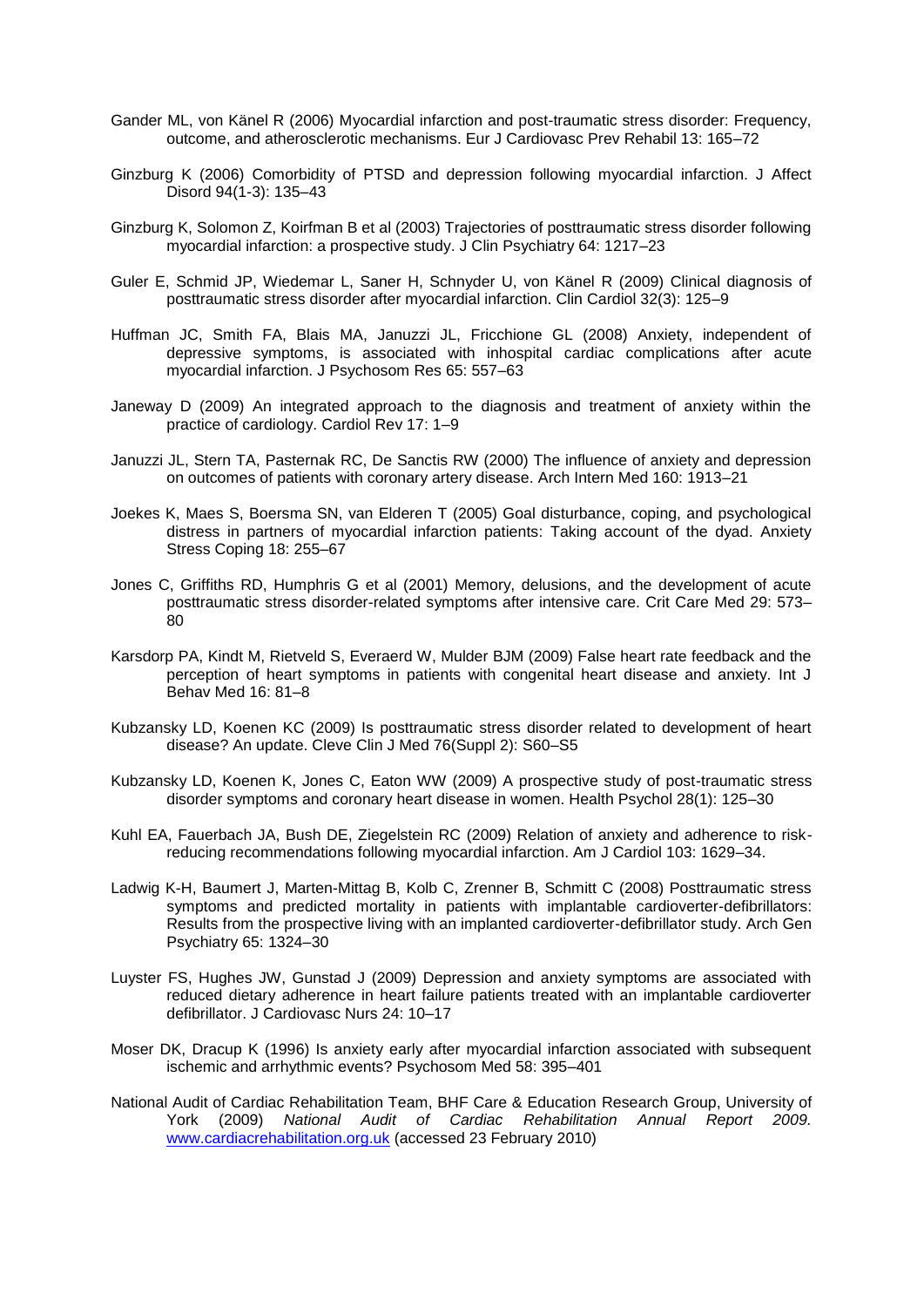- National Collaborating Centre for Mental Health (2005) Post-traumatic stress disorder. The management of PTSD in adults and children in primary and secondary care [Full version of NICE clinical guideline CG26]. http://guidance.nice.org.uk/CG26 (accessed 23 February 2010)]
- Owen RL, Koutsakis S, Bennett PD (2001) Post-traumatic stress disorder as a sequel of acute myocardial infarction: An overlooked cause of psychosocial disability. Coronary Health Care 5:  $9 - 15$
- Oxlad M, Stubberfield J, Stuklis R, Edwards J, Wade TD (2006) Psychological risk factors for increased post-operative length of hospital stay following coronary artery bypass graft surgery. J Behav Med 29: 179–90
- Rocha LP, Peterson JC, Meyers B et al (2008) Incidence of posttraumatic stress disorder (PTSD) after myocardial infarction (MI) and predictors of PTSD symptoms post-MI—A brief report. Int J Psychiatry Med 38: 297–306
- Shemesh E, Yehuda R, Milo O (2004) Posttraumatic stress, nonadherence, and adverse outcome in survivors of a myocardial infarction. Psychosom Med 66: 521–6
- Spindler H, Pedersen SS (2005) Posttraumatic stress disorder in the wake of heart disease: prevalence, risk factors, and future research directions. Psychosom Med 67: 715–23
- Suls J, Bunde J (2005) Anger, anxiety, and depression as risk factors for cardiovascular disease: The problems and implications of overlapping affective dispositions. Psychol Bull 131: 260–300
- Tedstone JE, Tarrier N (2003) Posttraumatic stress disorder following medical illness and treatment. Clin Psychol Rev 23: 409–48
- Tully PJ, Baker RA, Turnbull D, Winefield H (2008) The role of depression and anxiety symptoms in hospital readmissions after cardiac surgery. J Behav Med 31: 281–90
- Turton P, Hughes P, Evans CD, Fainman D (2001) Incidence, correlates and predictors of posttraumatic stress disorder in the pregnancy after stillbirth. Br J Psychiatry 178: 556–60
- White KS, Craft JM, Gervino EV (2010) Anxiety and hypervigilance to cardiopulmonary sensations in non-cardiac chest pain patients with and without psychiatric disorders. Behav Res Ther 48(5):394-401
- Wiedemar L, Schmid J-P, Müller J et al (2009) Prevalence and predictors of posttraumatic stress disorder in patients with acute myocardial infarction. Heart Lung 37: 113–21
- Young QR, Ignaszewski A, Fofonoff D et al (2007) Brief screen to identify 5 of the most common forms of psychosocial distress in cardiac patients: validation of the screening tool for psychological distress (STOP-D) J Cardiovasc Nurs 22: 525–34